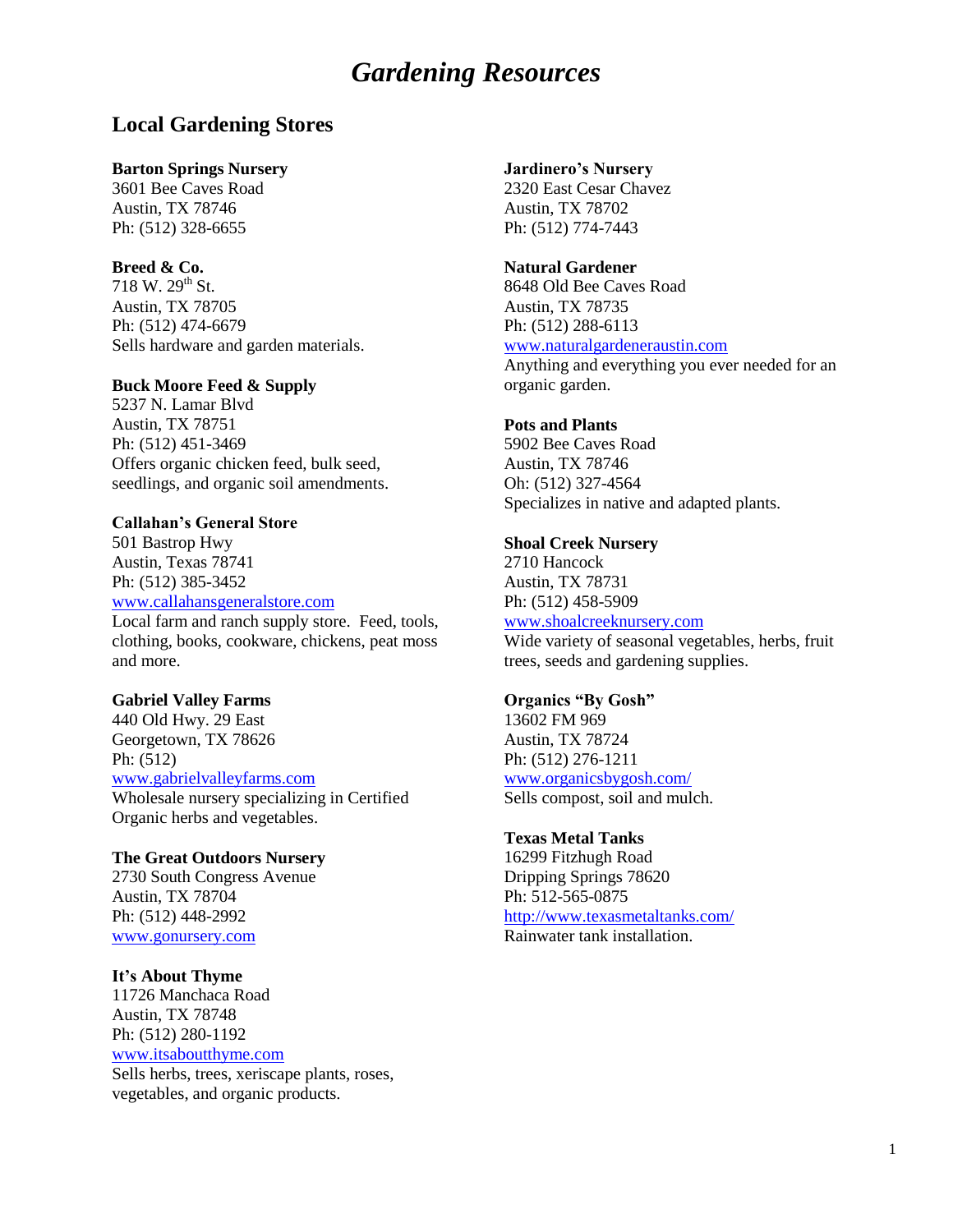## **Bulk Soil and Mulch Providers**

**Geo Growers** (Southwest) 12002 Hwy 290 (512) 892-2722 <http://www.geogrowers.net/>

**Daniel's Stone and Landscaping Supplies** (Southwest) 12015 W Hwy 290 (512) 288-8488

<http://danielstoneandlandscaping.com/>

**Gardenville** (Southwest) 4001 Ranch Rd 620 S (512)263-5265 <https://www.garden-ville.com/>

**Gardenville** (Southeast) 3606 FM1327 (512) 329-4900

**Kinser Ranch** (Southwest) 10701 Kinser Lane (512) 477-9025 <http://firewoodandmulchaustintx.com/>

**Rock n Dirt Yard** (South) 8401 S 1st St. (512) 461-7607 <http://www.rockndirtyard.com/>

**Whittlesey Landscape Supplies** (North)

3219 S I-35 (512) 989-7625 <http://www.989rock.com/> Also sells coconut coir.

**Whittlesey Landscape Supplies** (East)

629 Dalton Ln (512) 385-0732

**Organics by Gosh** (East) 13602 FM 969 (512) 276-1211

[www.organicsbygosh.com/](http://www.organicsbygosh.com/)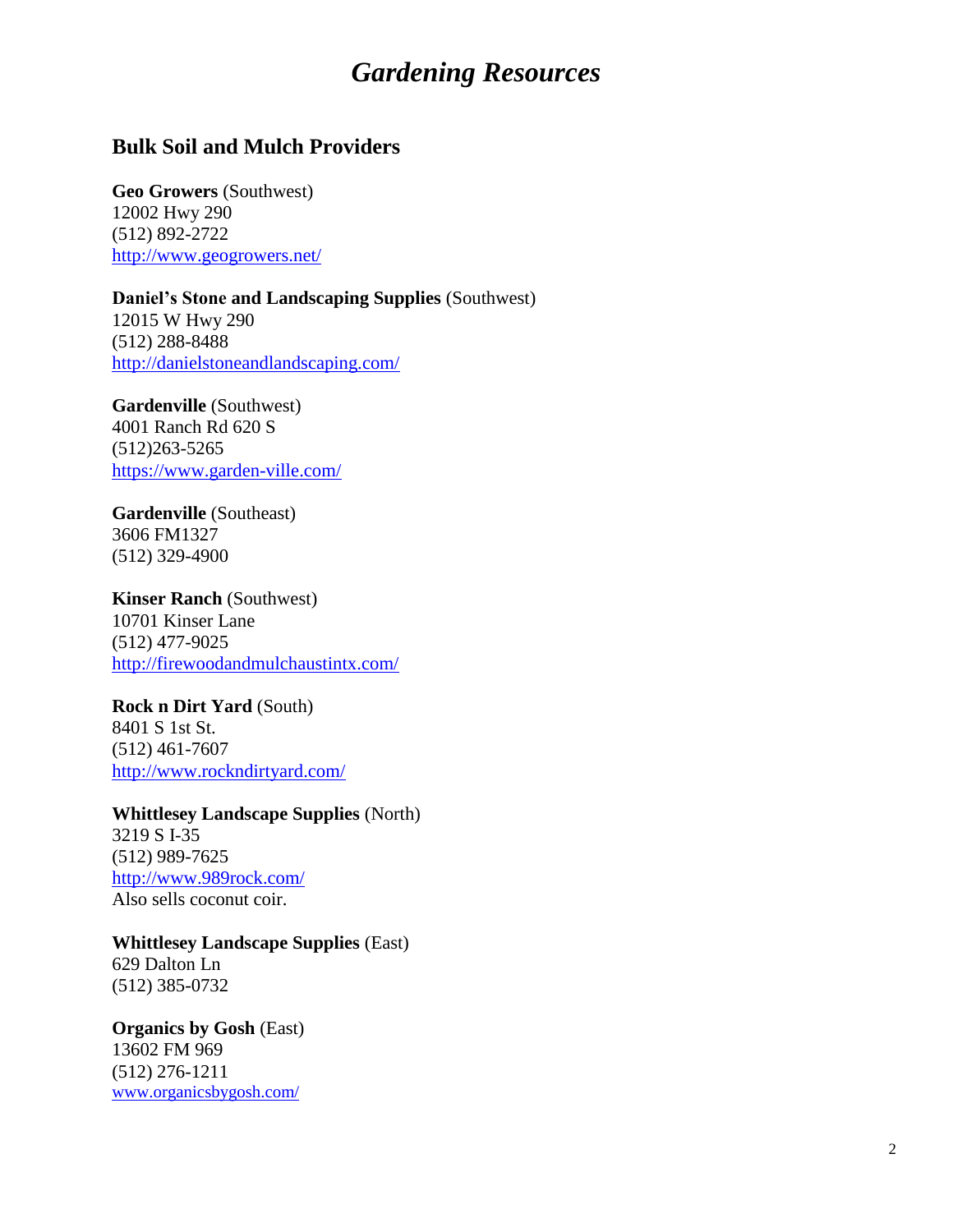# **Free and Low-Cost Materials**

# **Tools**

## **Keep Austin Beautiful Tool Shack**

KAP's Tool Shack provides tools for community-driven beautification, improvement and maintenance projects. Supplies are available on a first come first serve basis, so reserve your tools at least two weeks in advance. **Phone:** (512) 391-0617 x 905 <http://www.keepaustinbeautiful.org/toolshack>

## **Austin Parks Foundation**

Austin Parks Foundation has a tool warehouse with hundreds of hand tools that may be borrowed for park improvement projects. The **It's My Park Tool Trailer** is also available for use year-round by volunteer groups. **Phone:** (512) 477-1566 **Email:** [tools@austinparks.org](mailto:tools@austinparks.org)

<http://www.austinparks.org/tools.html>

# **Mulch**

## **P&R Tree Service**

**Phone**: (512) 845-1682; (512) 775-2248

Woodchip availability depends on the arborist's tree pruning and removal jobs. In order to deliver, arborists need enough space to maneuver a large truck.

## **Texas Tree**

**Phone**: (512) 848-0731 **Email**: [uj.tree@gmail.com](mailto:uj.tree@gmail.com) See note above.

## **Austin Resource Recovery Center**

Mulch is available free of charge for self-loading and takeaway. **Address:** [3810 Todd Lane,](https://maps.google.com/maps?q=3810+Todd+Lane&oe=utf-8&client=firefox-a&hnear=3810+Todd+Ln,+Austin,+Travis,+Texas+78744&gl=us&t=m&z=16) Austin TX 78744 **Hours:** Monday – Friday, 8am-4pm **Phone:** (512) 974-4373 <http://austintexas.gov/department/resource-recovery-center>

# **Organic Fertilizers**

**Austin Resource Recovery Hazardous Household Waste Facility Address:** 2514 Business Center Drive, Austin TX 78744 **Hours:** Monday – Friday, 9am-5pm; Saturday: 7am-noon **Phone:** (512) 974-4308 <http://www.austintexas.gov/hhw>

## **Spread the Harvest**

Sustainable Food Center's Spread the Harvest program offers access to free organic fertilizer. The program is open to low-income and school gardeners. After joining, participants can pick up fertilizer at SFC's office. Address: 2291 E. 17<sup>th</sup> Street, Building C, Austin TX 78702 **Phone:** (512) 220-1083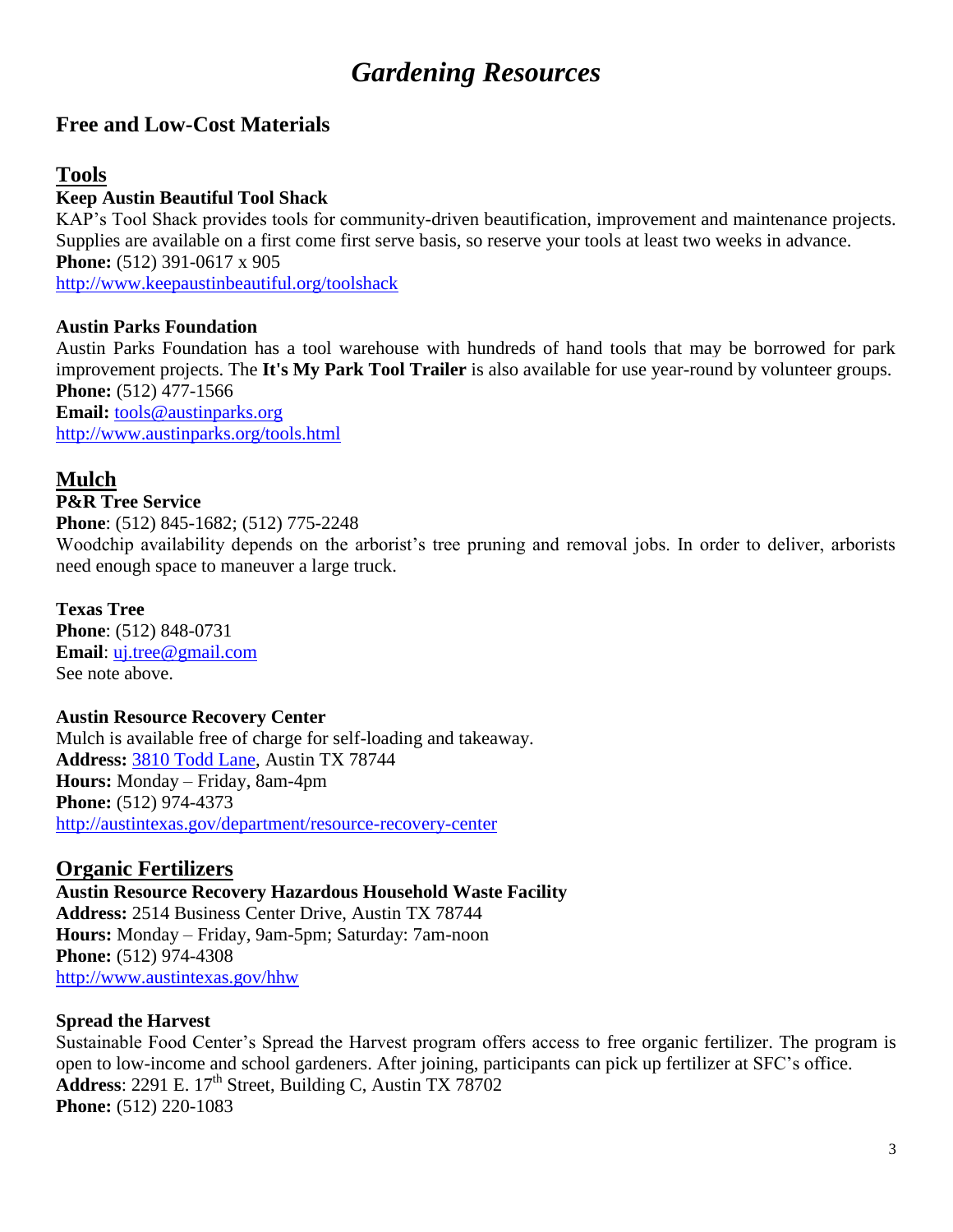# **Soil Amendments**

## **Ground to Ground**

**Ground to Ground** is a city-wide campaign that diverts nutrient-rich coffee grounds from landfills and puts them back to work in Central Texans' yards, farms, and gardens. Any resident can pick up free buckets of postbrew grounds. The only commitment required is to rinse and return the bucket to the business.

**Phone:** (512) 854-9600

**Email:** drichards@ag.tamu.edu

<http://aggie-horticulture.tamu.edu/travis/ground-to-ground/>

## **Seeds**

## **Spread the Harvest**

Sustainable Food Center's Spread the Harvest program offers members access to free seeds. The program is open to low-income and school gardeners. After joining, participants can pick up seeds at SFC's office anytime Monday-Friday, 9am-5pm. Address: 2291 E. 17<sup>th</sup> Street, Building C, Austin TX 78702 **Phone:** (512) 220-1083

**Building Supplies**

**Habitat for Humanity Re-Store Address**: 310 Comal Street, Austin TX 78702 **Hours:** Monday-Saturday, 9am-6pm <http://www.re-store.com/>

**Austin Craigslist** 

[http://austin.craigslist.org](http://austin.craigslist.org/)

**Austin Freecycle**

<https://groups.freecycle.org/AustinMN/description>

# **Fruit & Native Shade Trees**

## **TreeFolks**

TreeFolks grows Central Texas urban forests through tree planting, education, and community partnerships. It gives away thousands of saplings at multiple events between October and February. **Phone:** (512) 443-5323 **Email:** admin@treefolks.org <http://www.treefolks.org/>

## **Keep Austin Beautiful**

**Phone**: (512) 391-0617 <http://www.keepaustinbeautiful.org/>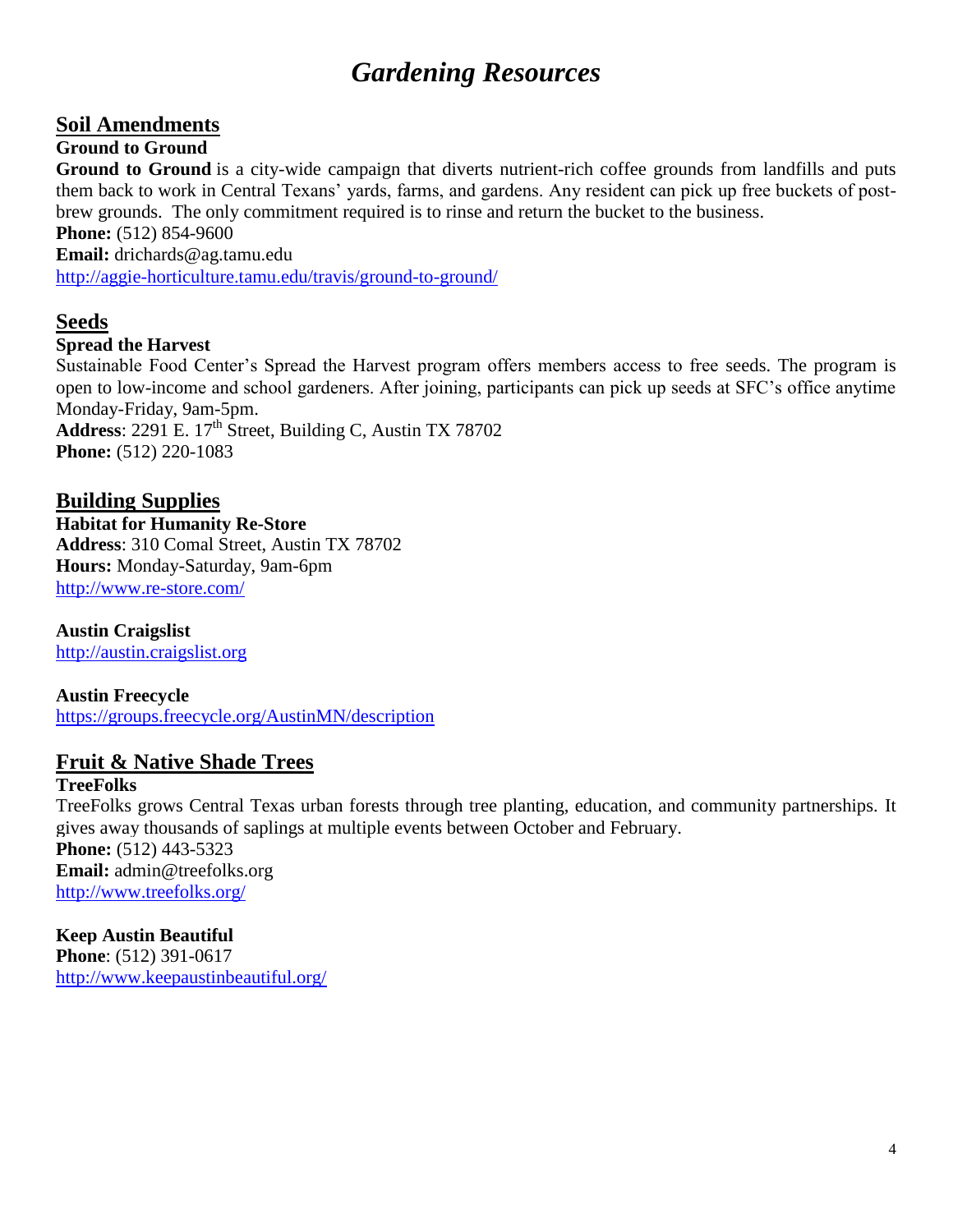## **Gardening Assistance and Education**

## **Volunteers**

## **American Youthworks**

American Youthworks offers educational opportunities for young people to earn a **GED, college credits and scholarships,** and enroll in high school through a partner charter school. Also, each participant at American YouthWorks is learning to give back through **volunteer service** by restoring green spaces; building and repairing homes for low-income families; and rebuilding communities through disaster relief projects. Phone: (512) 744-1900

<http://www.americanyouthworks.org/>

## **Austin Permaculture Guild**

The Austin Permaculture Guild organizes monthly workday events at various gardens and farms throughout Austin.

<http://www.austinperm.com/>

## **Green Corn Project**

The Green Corn Project is a grassroots, volunteer-run organization dedicated to helping Central Texans in need grow their own organic vegetables by installing organic food gardens for elderly, low-income, and disabled community members as well as for elementary schools, community centers, and shelters in underserved areas of Austin.

<http://www.greencornproject.org/>

## **Travis County Master Gardeners**

The Travis County Master Gardener Program is the volunteer service arm of Travis County Agrilife Extension Service, assisting in Extension's mission to disseminate research-based horticultural and environmental knowledge among the citizens of Central Texas.

<http://aggie-horticulture.tamu.edu/travis/master-gardeners/>

## **Education**

## **Austin Organic Gardeners**

<http://www.main.org/aog/> Information on organic gardening techniques. Hold monthly meetings with guest speakers.

## **Austin Permaculture Guild**

The Austin Permaculture Guild hosts multiple Permaculture Design Courses per year including a "10 Saturdays" format class that is ideal for students with a busy schedule as well as a two week intensive class for full immersion into the permaculture lifestyle.

<http://www.austinperm.com/courses/>

## **Central Texas Horticulture**

Run by Travis County's Texas A&M Agrilife Extenion, Central Texas Horticulture offers a number of gardening classes and workshops.

<http://aggie-horticulture.tamu.edu/travis/local-extension-resources/calendar-2/>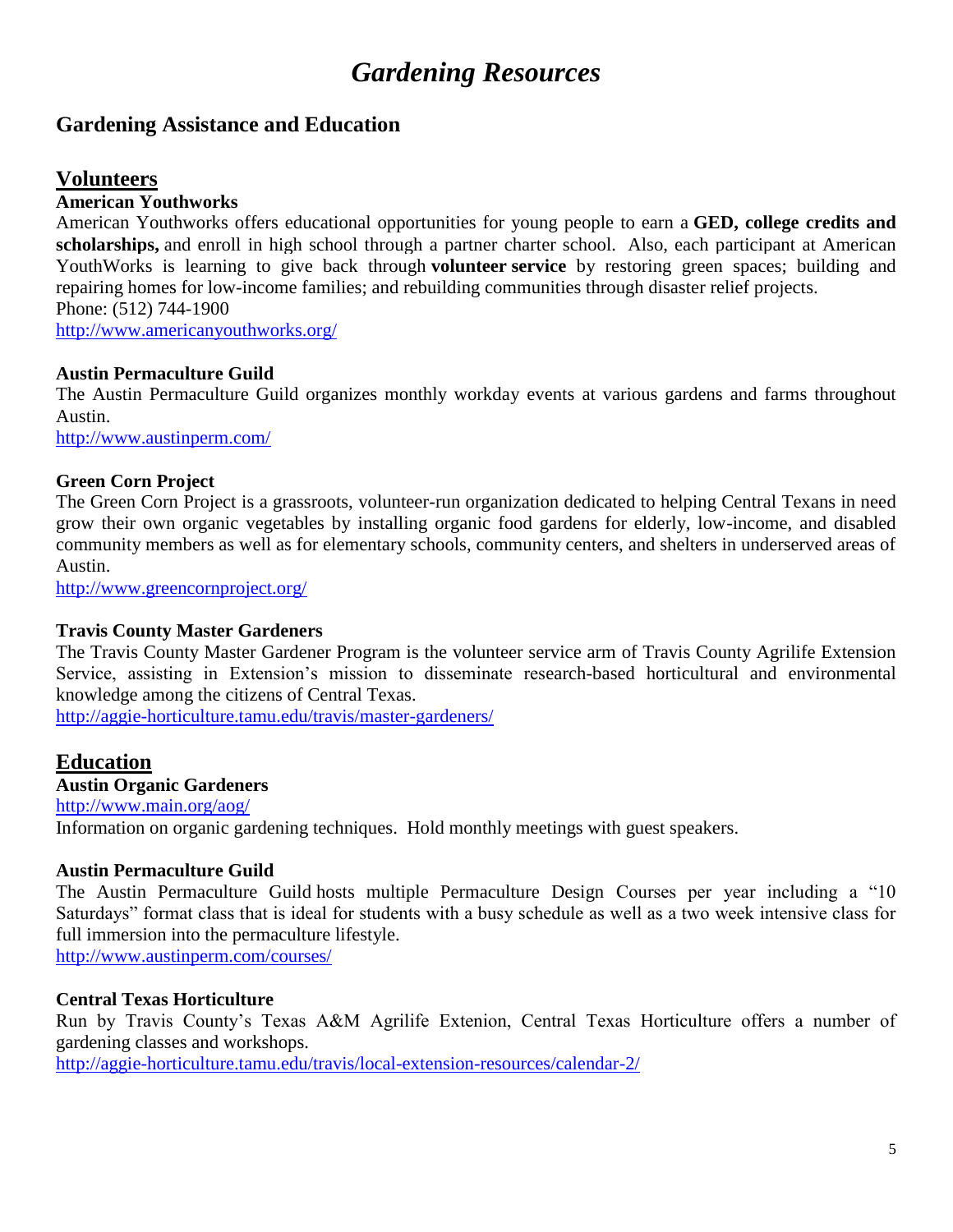## **City of Austin Grow Green**

### <http://www.ci.austin.tx.us/growgreen/>

Grow Green is a comprehensive landscaping program that provides Austin area homeowners with earth-wise solutions to their yard care problems.

## **Dirt Doctor Howard Garrett**

## <http://www.dirtdoctor.com/>

Information on organic gardening in Texas, including pictures, an interactive forum, books for sale, and links to organic gardening sources near you.

## **National Gardening Association**

<http://www.garden.org/home> Regional and national gardening information for home gardens, community gardens, and school gardens.

## **National Sustainable Agriculture Information Service (ATTRA)**

<https://attra.ncat.org/> Manages by the National Center for appropriate technology, ATTRA provides information and assistance to individuals involved in sustainable agriculture.

## **Natural Gardener**

The Natural Gardener is an organic nursery that holds free gardening classes most Saturday mornings throughout the year. **Phone:** (512) 288-6113

<http://www.naturalgardeneraustin.com/>

## **Sustainable Food Center**

SFC's Grow Local program offers a number of food gardening classes throughout the year. **Phone:** (512) 220-1083 **Email**: [Katie@sustainablefoodcenter.org](mailto:Katie@sustainablefoodcenter.org)

## **Texas A&M AgriLife Extension Services**

The Texas A&M AgriLife Extension Services in Travis County provide a high level of expertise in horticulture and other service areas.

<http://travis-tx.tamu.edu/horticulture/>

## **Texas A&M University Plant Answers**

## <http://aggie-horticulture.tamu.edu/plantanswers/index.html>

Plant Answers is a searchable database of information on plants. Find information on growing everything from vegetables to roses.

## **Texas Organic Farmers and Gardeners Association**

### <http://www.tofga.org/>

Information on basic organic gardening, lawn care, insects, and home remedies, along with local food and farming in Texas.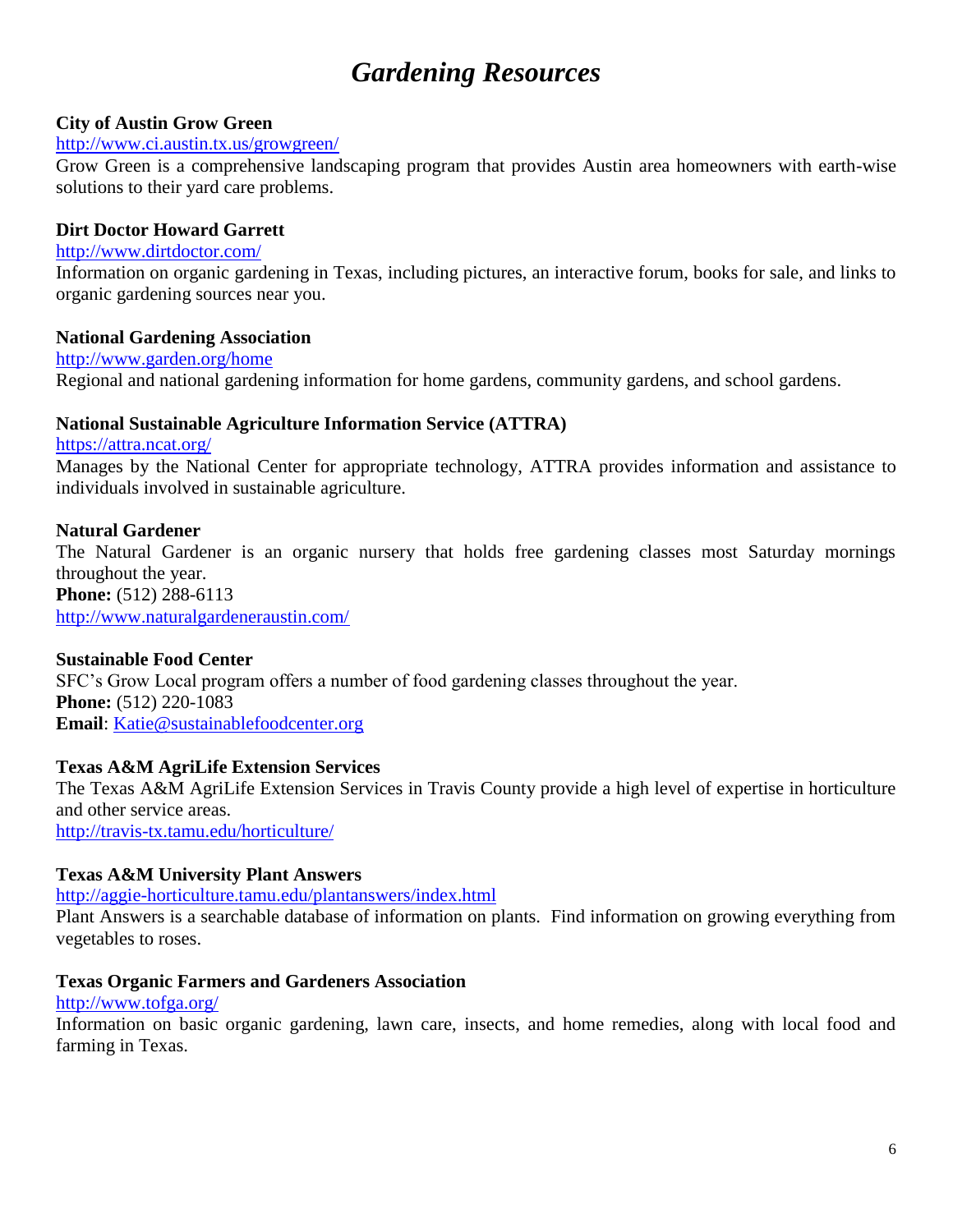## **Texas Parks and Wildlife - Texas Plant Information Database**

<http://tpid.tpwd.state.tx.us/>

Extensive information about native and a few selected naturalized plants that have value for landscape restoration, especially erosion control and wildlife use.

## **Telephone Assistance**

## **Master Gardener Horticulture Hotline**

Travis County Master Gardener volunteers provide free, year-long gardening advice to homeowners. They will help you sort through all of your plant questions and issues; provide up-to-date, research-based advice from Extension; and offer you free, relevant publications.

**Hours:** Weekdays, 9am-5pm

**Phone:** (512) 854-9600

<http://aggie-horticulture.tamu.edu/travis/get-help/>

# **Books**

Alexander, Rosemary. *The Essential Garden Design Workbook.* Portland: Timber Press, 2004.

- Ashworth, Suzanne. *Seed to Seed: Seed Saving and Growing Techniques for Vegetable Gardeners***.** Iowa: Seed Savers Exchange, Inc, 2002.
- Bartholomew, Mel. *Square Foot Gardening.* Pennsylvania: Rodale Press, 1981.
- Beck, Malcolm & Howard Garrett. *Texas Bug Book***.** Austin: University of Texas Press, 1999.
- Bradley, Fern Marshall. *Rodale's All-new Encyclopedia of Organic Gardening***.** Pennsylvania: Rodale Press, 1992.
- Campbell, Stu. *Let IT Rot! The Gardener's Guide to Composting.* North Adams, MA: Storey Publishing, 1998.
- Coleman, Eliot. *The New Organic Grower.* White River Junction, VT: Chelsea Green Publishing, 1995.
- Ellis, Barbara & Fern Marshall Bradley. *The Organic Gardener's Handbook of Natural Insect and Disease Control.* Pennsylvania: Rodale Press, 1996.
- Garrett, Howard & Malcolm Beck. *Texas Organic Vegetable Gardening.* Texas: Gulf Publishing, 1999.
- Hemenway, Toby. *Gaia's Garden: A Guide to Home-Scale Permaculture*. Vermont: Chelsea Green Publishing Co, 2000.
- Hutson, Lucinda. *The Herb Cookbook: A Complete Guide to Cooking and Gardening with Fresh Herbs.* Houston, TX: Gulf Publishing, 1992.
- Jeavons, John. *How to Grow More Vegetables.* California: Ten Speed Press, 2002.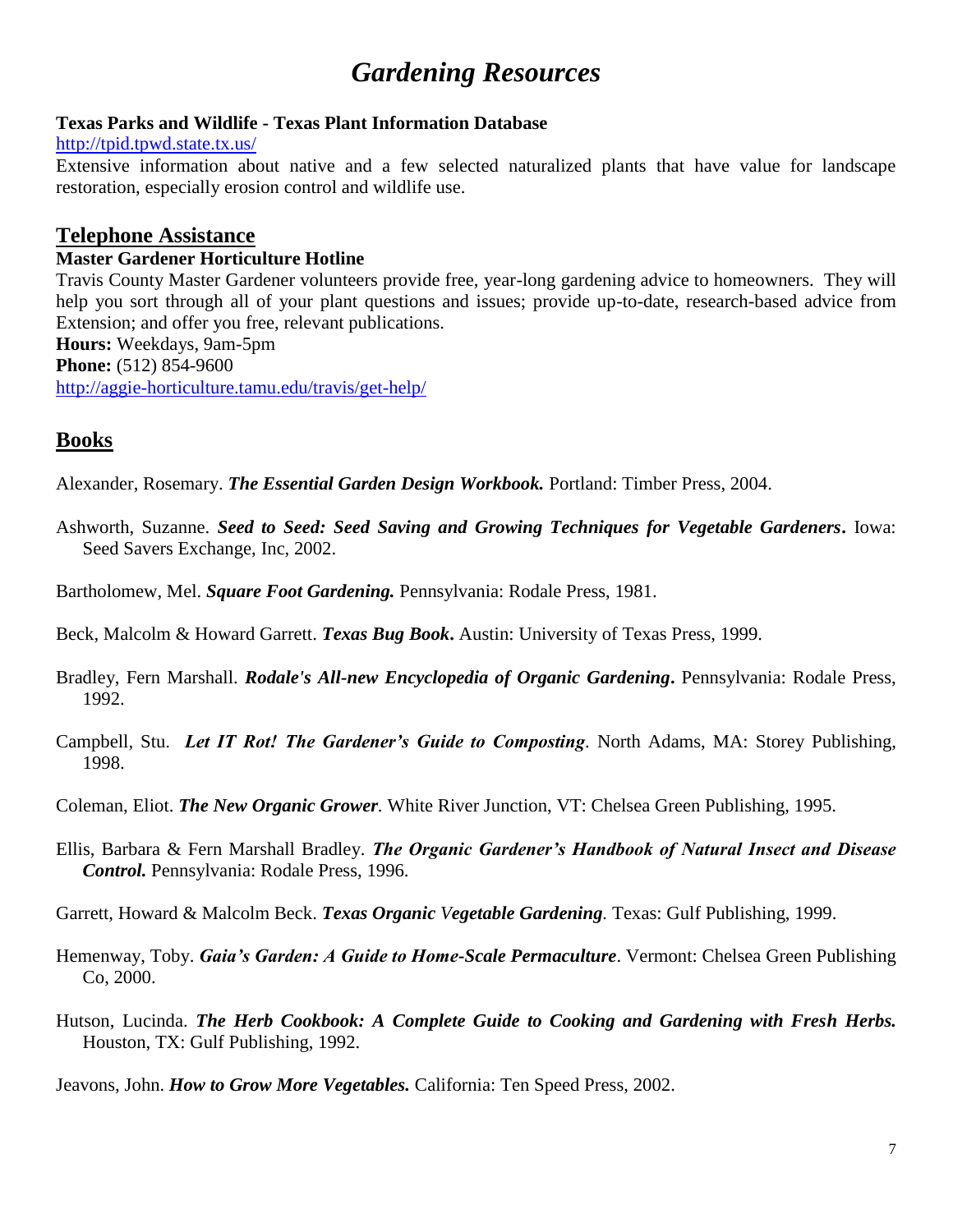Jeavons, John & Carol Cox. *The Sustainable Vegetable Garden*. California: Ten Speed Press, 1999.

Lancaster, Brad. *Rainwater Harvesting for Drylands and Beyond (Vol. 1): Guiding Principles to Welcome Rain into Your Life and Landscape.* Tucson: Rainsource Press, 2006.

Sperry, Neil. *Neil Sperry's Complete Guide to Texas Gardening***.** Texas: Taylor Publishing. Co, 1991.

Travis County Master Gardener Association. *Garden Guide for Austin & Vicinity*. Texas: Travis County Master Gardener Association, 2003.

# **Newsletters/Magazines**

## **Growing For Market**

## <http://www.growingformarket.com/>

Growing for Market is a monthly magazine about small-scale farming, sustainable agriculture and farm direct marketing.

## **Judy Barrett's Homegrown**

## <http://www.homegrowntexas.com/>

Homegrown is published bimonthly in Taylor, Texas. It provides information about how to garden successfully and enjoyably in Texas while having a positive impact on the environment.

## **Organic Gardening**

## <http://www.organicgardening.com/>

Published by Rodale, this monthly publication provides information on organic vegetable, herb, orchard, and flower production.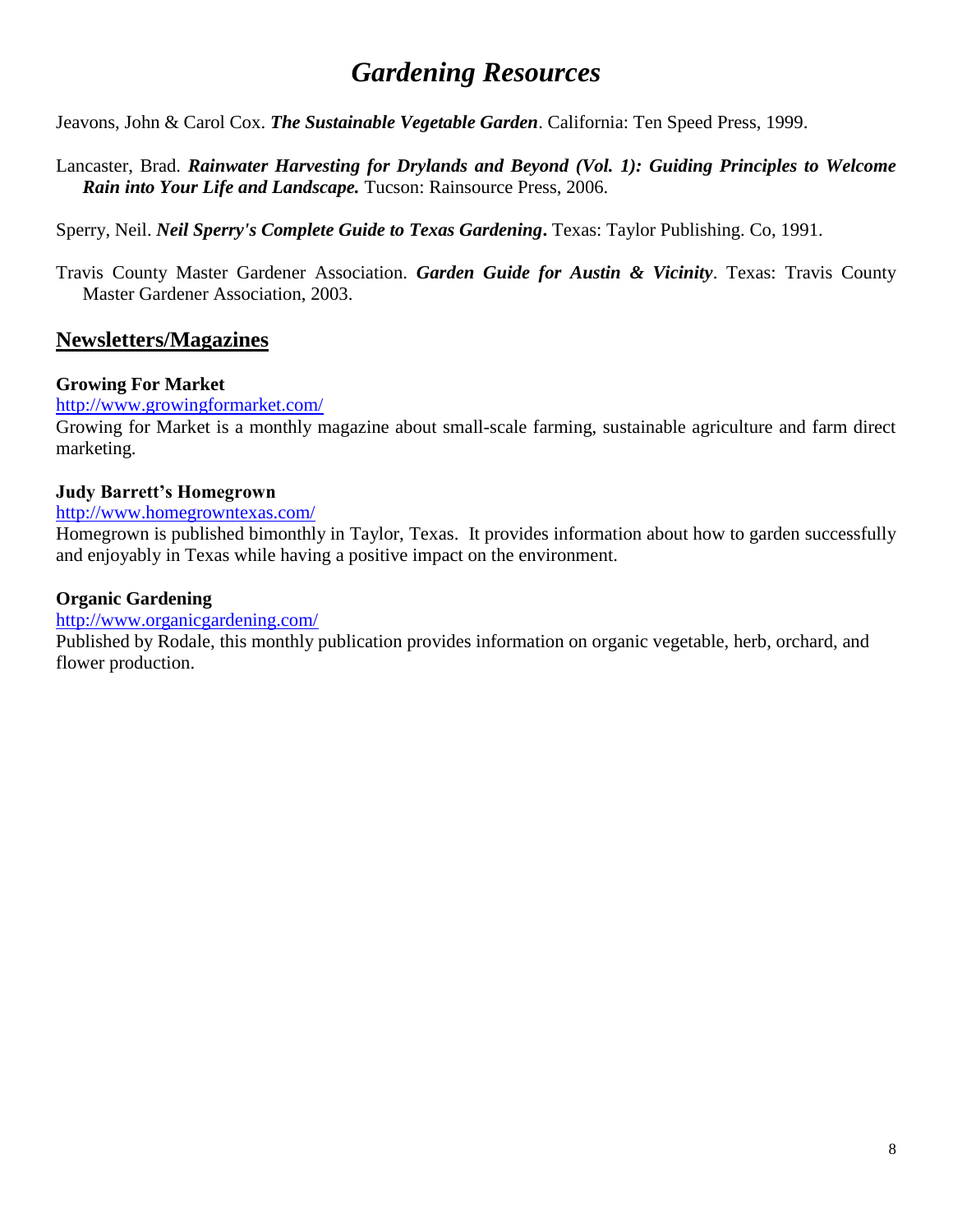# **Other Gardening and Garden-Related Organizations**

## **Coalition of Austin Community Gardens (CACG)**

### <http://communitygardensaustin.org/>

The Coalition of Austin Community Gardens' webpage includes a map of community gardens as well as basic information about most community gardens in the Austin area.

## **Compost Coalition**

### [www.compostcoalition.com](http://www.compostcoalition.com/)

The Compost Coalition works to keep organic materials out of landfills and return the nutrients back to our soils by connecting those producing "waste" with those that can use it.

## **East Side Compost Pedallers**

## <https://www.compostpedallers.com/>

The East Side Compost Pedallers is a 100% bike-powered compost recycling program that collects compostables from east side homes and businesses and pedals them to nearby farms and community gardens.

## **Ground to Ground**

## <http://aggie-horticulture.tamu.edu/travis/ground-to-ground/>

Ground to Ground is a city-wide campaign that diverts nutrient-rich coffee grounds from landfills and puts them back to work in yards, farms, and gardens. Anyone can pick up free buckets of post-brew grounds.

## **Lady Bird Johnson Wildflower Center**

[http://www.wildflower.org](http://www.wildflower.org/)

The LBJ Wildflower Center is a botanical garden dedicated to the sustainable use and conservation of native wildflowers, plants, and landscapes.

## **One World Permaculture**

## <http://www.oneworldpermaculture.com/>

One World Permaculture rovides individuals and organizations with permaculture education, consultation, design, installation, and maintenance [services.](http://www.oneworldpermaculture.com/services.html)

## **Urban Patchwork**

## [www.urbanpatchwork.org](http://www.urbanpatchwork.org/)

Urban Patchwork is a neighborhood farm network that works with neighbors to turn unused yard space into farmland.

## **Urban Roots**

## <http://www.urbanrootsatx.org/>

Urban Roots is a youth development organization that uses sustainable agriculture to transform the lives of young people and increase access to healthy food in Austin.

## **Yard to Market Coop**

## <http://www.yardtomarket.coop/>

Yard to Market Coop manages farm stands at local Farmers' Markets where backyard gardeners can sell produce.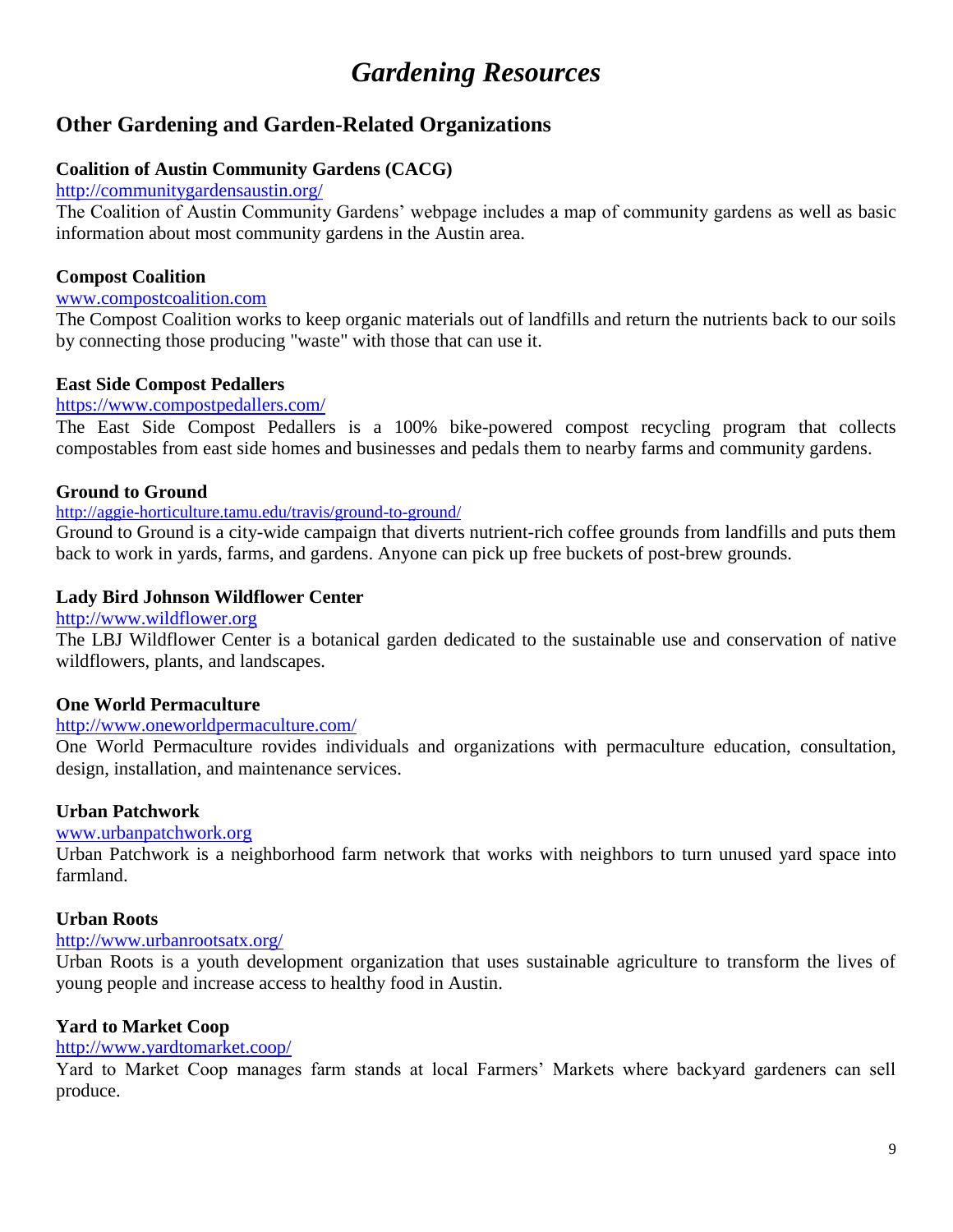# **Youth Gardening Resources**

## **TEXAS SPECIFIC**

## **Central Texas School Garden Network (CTSGN)**

## <https://groups.google.com/forum/#!forum/centraltxschoolgardennetwork>

This online listserv and page is for anyone affiliated with school gardens in Central Texas – parents, teachers, organizations, or community members. This page is used to share information and resources related to school gardening. Request to join the group on the webpage.

## **Children in Nature Collaborative of Austin**

## [www.westcave.org/cinca](http://www.westcave.org/cinca)

A network of stakeholders from organizations related to connecting kids to nature. The network meets quarterly and shares and seeks resources collaboratively.

## **Broccoli to Butterflies**

## <http://horttest.tamu.edu/travis/files/2012/12/Broccoli-to-Butterflies.pdf>

A school gardening program of the Travis County Master Gardener Association that coincides with the academic year, beginning in September and ending in May.

## **EcoRise Youth Innovations**

## [www.ecorise.org](http://www.ecorise.org/)

An Austin-based organization with school-based programs that includes curricula in the areas of environmental literacy, social innovation, and design. Also provides grants for student projects.

## **Junior Master Gardener**

[http://JMGKids.us](http://jmgkids.us/) Correlated to Texas TEKS, JMG's curricula serves children in elementary and middle school grades.

## **Sustainable Food Center**

## <http://sustainablefoodcenter.org/get-involved/merchandise>

**SFC's School Garden Start-up Guide** offers in-depth information on getting organized, designing the garden, building and caring for the garden, managing the garden, and sustaining the garden.

**SFC's School Garden Activity Guide** offers 22 hands-on activities for gardening, food systems, and cooking primarily for upper elementary and middle school, with extensions for older grades.

## **Texas A&M University**

<http://aggie-horticulture.tamu.edu/kindergarden/nutrition/months/march.html> An outline of a year's worth of weekly gardening lesson plans.

## **NATIONAL**

## **American Horticultural Society**

## [www.ahs.org/youth\\_gardening/index.htm](http://www.ahs.org/youth_gardening/index.htm)

The American Horticultural Society offers financial resources, a national list of youth gardening organizations and curriculum, and a national registry of youth gardens.